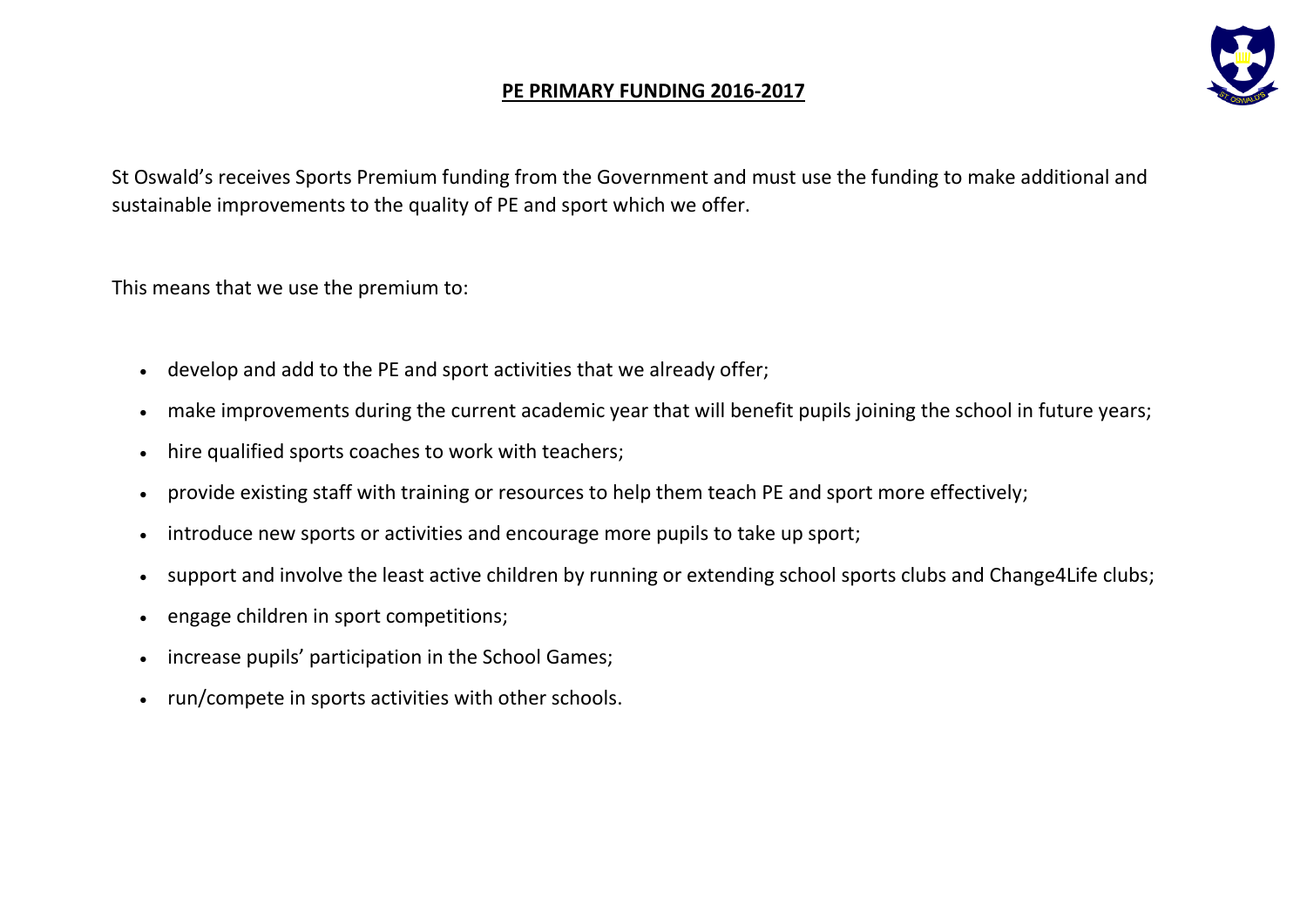

## **BREAKDOWN OF SPENDING**

## **Funding = £8500**

Based on the objectives identified in the school development plan, St Oswald's used the Sports Premium funding as detailed below. (April 2016- April 2017)

| <b>OBJECTIVE</b>                                                                                     | <b>PROVISION</b>                                                              | <b>AMOUNT SPENT</b> | <b>IMPACT</b>                                                                                                                                                                  |
|------------------------------------------------------------------------------------------------------|-------------------------------------------------------------------------------|---------------------|--------------------------------------------------------------------------------------------------------------------------------------------------------------------------------|
| To equip the school with<br>resources to enable<br>them to teach                                     | Sports Kits (Football kits, Medical bags, hoodies etc. to<br>create identity) | £534.00             | The school are building their supply of PE equipment to<br>ensure that we are able to give the children a sense of<br>pride in their school, and encourage them to participate |
| effectively, both modern<br>and traditional sports.                                                  | iPad Mini and Apple air server.                                               | £476.00             | in competitive sport.                                                                                                                                                          |
|                                                                                                      | Sticker Rewards (to promote sporting values)                                  | £100.00             | Equipment is being audited and replaced to ensure that<br>sports can be taught effectively and correctly.                                                                      |
|                                                                                                      | <b>Basketball/Netball Hoops</b>                                               | £2500               |                                                                                                                                                                                |
| To hire specialist<br>coaches to offer new                                                           | More than Dance                                                               | £357.00             | This has given staff and children the opportunity to<br>experience new and exciting aspects of sport. Staff have                                                               |
| areas and skills to<br>children and provide<br>CPD for teachers.                                     | Eagles Basketball                                                             | £600.00             | used this as CPD and will be able to replicate sessions<br>themselves in the future.                                                                                           |
| To allow children the<br>opportunity to take part                                                    | <b>Dance Festival</b>                                                         | £100.00             | This has allowed children to show case their talents and<br>work towards a festival during their PE sessions, giving                                                           |
| in festival to showcase<br>their skills, with the<br>most able taking part in<br>competitive sports. | <b>Skipping Festivals</b>                                                     | £400.00             | some context to their learning. Festivals have raised self-<br>esteem, allowing all children the chance to represent the                                                       |
|                                                                                                      | Entry to City Football                                                        | £30.00              | school in one sporting area. The more able children have<br>been given an opportunity to compete in an area where                                                              |
|                                                                                                      | LSSC U9's Competition                                                         | £50.00              | they excel.                                                                                                                                                                    |
|                                                                                                      | Travel Expenses to competitions/festivals etc                                 | £500.00             |                                                                                                                                                                                |